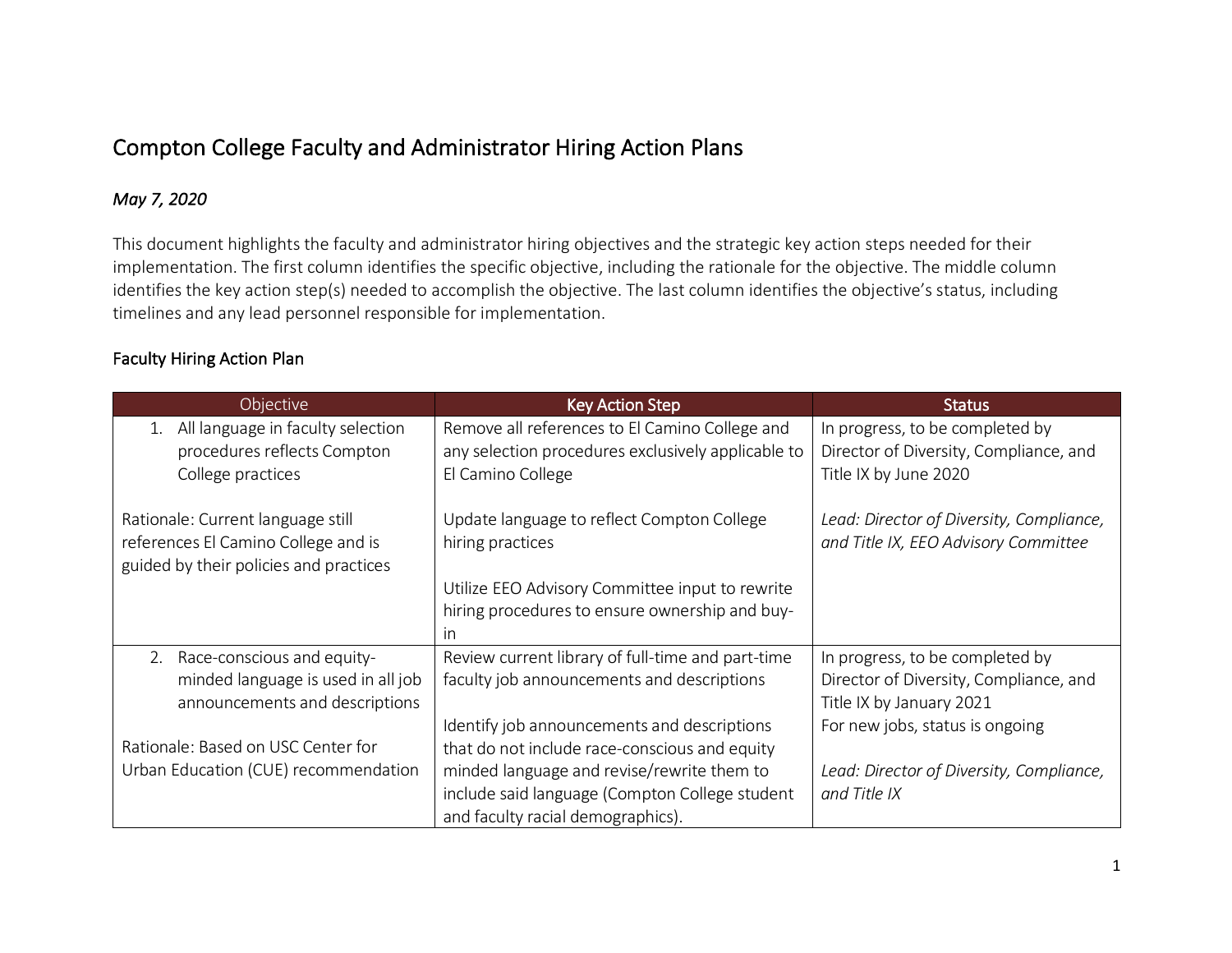| Objective                                   | <b>Key Action Step</b>                                                 | <b>Status</b>                               |
|---------------------------------------------|------------------------------------------------------------------------|---------------------------------------------|
| to reduce racial equity gaps in faculty     |                                                                        |                                             |
| hiring                                      | Use race-conscious and equity-minded language                          |                                             |
|                                             | in developing job announcements and                                    |                                             |
|                                             | descriptions for new positions                                         |                                             |
| 3. Practice clear and friendly              | Research recruitment methods that provide                              | In progress, recruitment research to be     |
| communication with job                      | room for clear and friendly communication in                           | completed by Director of Diversity,         |
| candidates                                  | compliance with neutral hiring process                                 | Compliance, and Title IX by October<br>2020 |
| Rationale: Per CUE's observation,           | Review feasibility of making a personal phone call                     |                                             |
| presenting as neutral sometimes came        | to faculty candidates who have been selected for                       | Review of phone call feasibility to be      |
| off as cold. Candidates should feel excited | an interview                                                           | discussed in future HR meetings             |
| about the potential of working at           |                                                                        |                                             |
| Compton College.                            | At time of interview, candidate is welcomed by                         | Lead: Director of Diversity, Compliance,    |
|                                             | committee and is provided background about the                         | and Title IX, Vice President of Human       |
|                                             | position and information on the department by                          | Resources                                   |
|                                             | committee chair                                                        |                                             |
| Candidates receive a list of<br>4.          | Strategize optimal amount of time candidates                           | Strategic analysis to be discussed in       |
| questions that they may be asked            | should have to review the questions before their                       | future HR meetings                          |
| during an interview before their            | interview (CUE recommends candidates receive                           |                                             |
| interview                                   | the questions by email one week in advance of<br>their interview date) | Implementation expected by July 2021        |
| Rationale: Per CUE, this practice allows    |                                                                        | Lead: Director of Diversity, Compliance,    |
| candidates to arrive to their interviews    | Strategize how to transition this practice to                          | and Title IX, Vice President of Human       |
| with more confidence and provides them      | current human resources workflow with minimal                          | Resources, Human Resources                  |
| with the opportunity to present their best  | disruptions                                                            | Representatives                             |
| selves                                      |                                                                        |                                             |
|                                             | Provide interview candidates with the list of                          |                                             |
|                                             | questions beforehand via email                                         |                                             |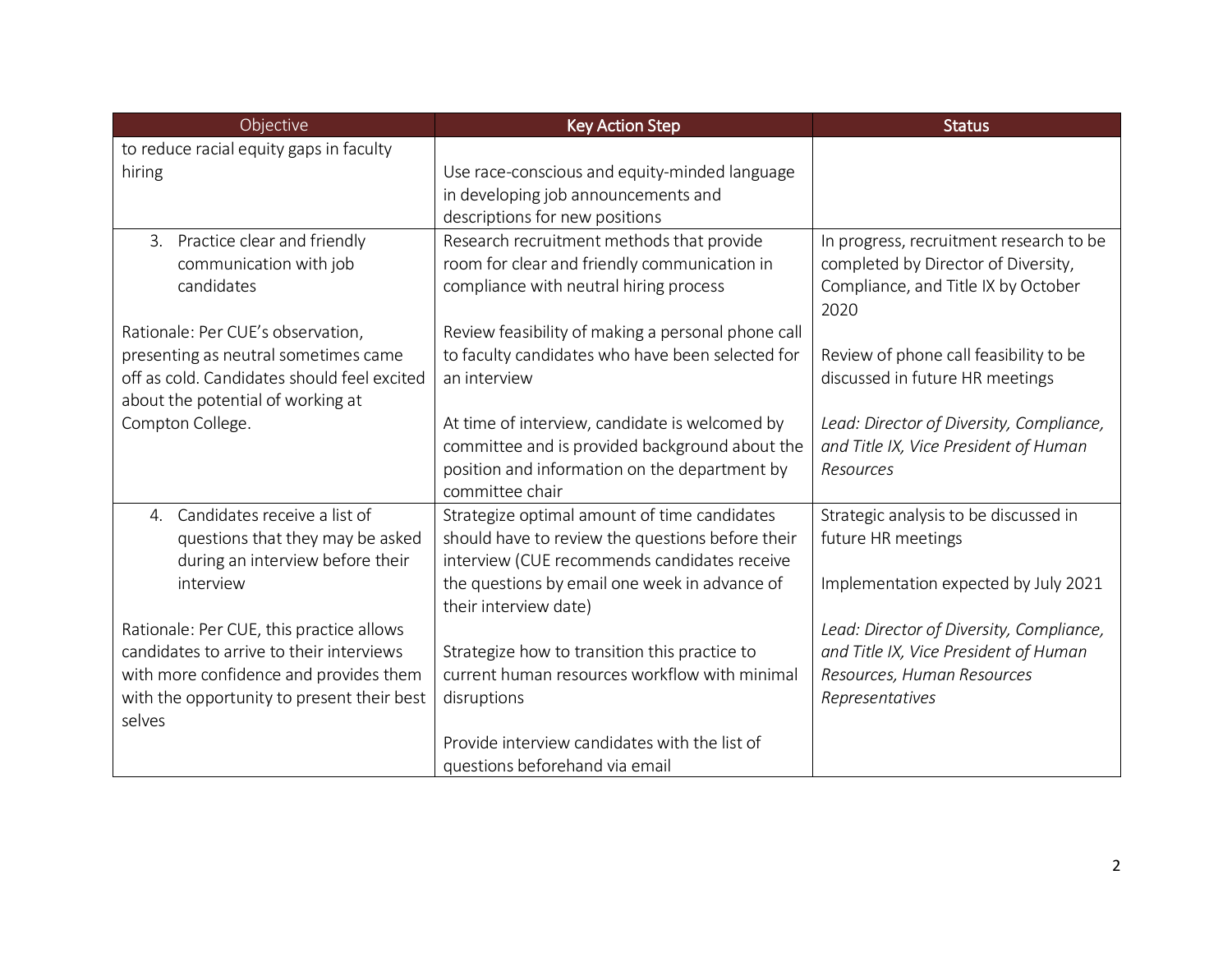| Objective                                                                                                                                                                 | <b>Key Action Step</b>                                                                                                                                                              | <b>Status</b>                                                                                                                                             |
|---------------------------------------------------------------------------------------------------------------------------------------------------------------------------|-------------------------------------------------------------------------------------------------------------------------------------------------------------------------------------|-----------------------------------------------------------------------------------------------------------------------------------------------------------|
| Disaggregation of data by race is a<br>5.<br>standard operating practice for<br>hiring committees                                                                         | Provide disaggregated racial data to hiring<br>committees<br>Provide hiring committees with training on and a                                                                       | In progress, racial data can be provided<br>to hiring committees by October 2020<br>by Human Resources Representatives                                    |
| Rationale: Per CUE, hiring committees<br>should be aware of, and take into<br>consideration, the racial equity gaps<br>among faculty positions                            | space to discuss racial equity and the importance<br>of closing racial equity gaps                                                                                                  | Training can be provided to hiring<br>committees by the Equal Employment<br>Opportunity (EEO) Officer by January<br>2021                                  |
|                                                                                                                                                                           |                                                                                                                                                                                     | Lead: Director of Diversity, Compliance,<br>and Title IX, Human Resources<br>Representatives                                                              |
| Job announcements are listed on<br>6.<br>listservs that target equity-<br>minded professionals, as well as<br>Black/African American and Latinx<br>affinity organizations | Research relevant listservs and affinity<br>organizations<br>Publish job announcements on those listservs<br>and affinity organizations                                             | In progress, to be completed by Human<br>Resources Representatives by October<br>2020<br>Lead: Human Resources<br>Representatives, Director of Diversity, |
| Rationale: CUE recommendation to<br>improve opportunities to attract the best<br>candidates                                                                               |                                                                                                                                                                                     | Compliance, and Title IX,                                                                                                                                 |
| 7. Through the Compton College<br>Faculty Preparation Academy,<br>provide professional<br>development opportunities to                                                    | Meet with Dr. Shaun Harper, Director of USC<br>Race and Equity Center (contracted with<br>Compton College to provide support on the<br>Compton College Faculty Preparation Academy) | In progress, anticipate follow-up with<br>Dr. Harper by July 2020<br>Implementation to occur throughout                                                   |
| former Compton College students<br>who are interested in teaching at<br>a California Community College                                                                    | to determine current progress and plan next<br>steps<br>Implement next steps and keep leadership                                                                                    | 2021 year<br>Lead: Director of Diversity, Compliance,<br>and Title IX                                                                                     |
|                                                                                                                                                                           | apprised of progress                                                                                                                                                                |                                                                                                                                                           |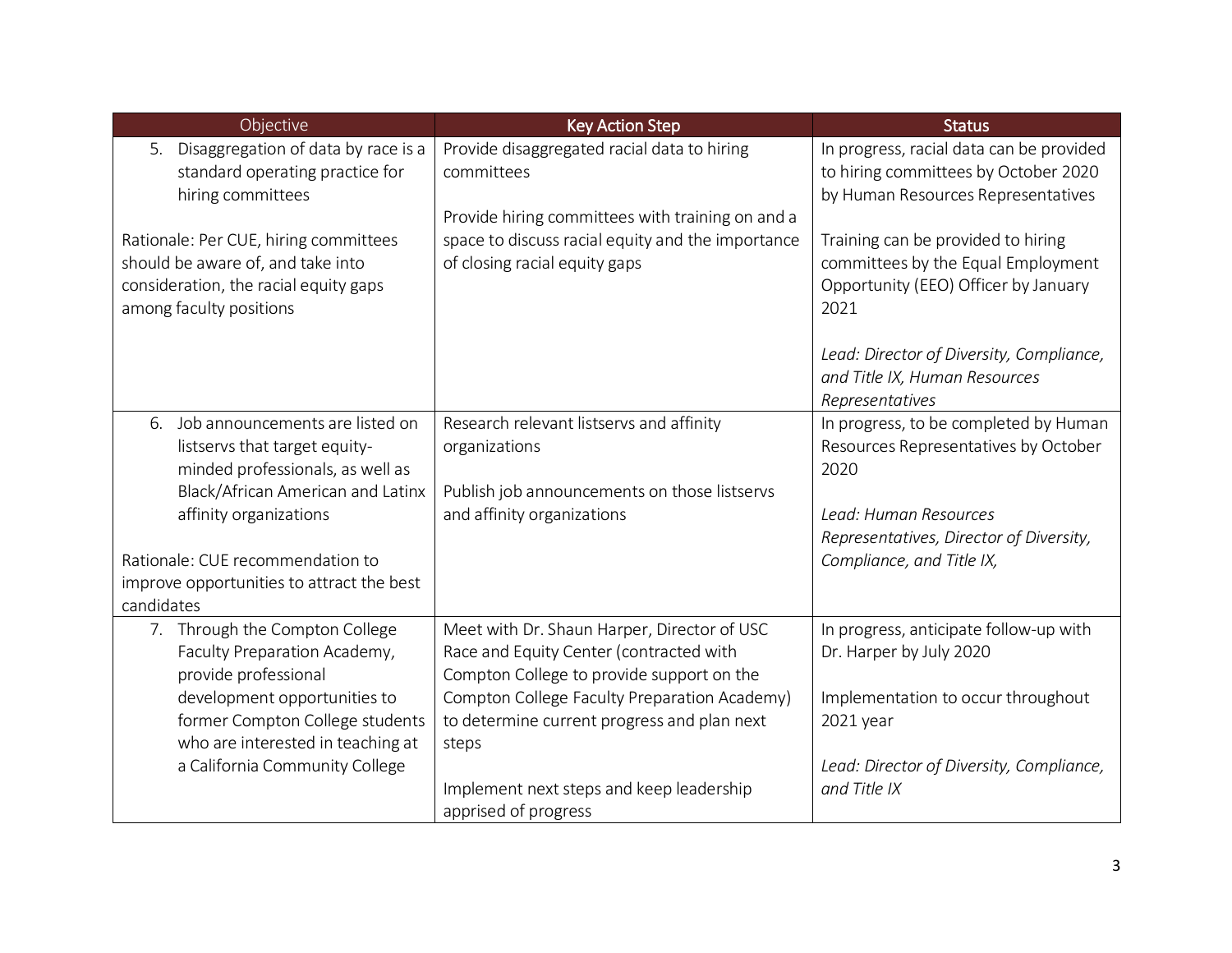| Objective                                                                                           | <b>Key Action Step</b>                                                                                                           | <b>Status</b>                                                                                         |
|-----------------------------------------------------------------------------------------------------|----------------------------------------------------------------------------------------------------------------------------------|-------------------------------------------------------------------------------------------------------|
| Rationale: CUE recommendation to                                                                    |                                                                                                                                  |                                                                                                       |
| create faculty pipeline programs to                                                                 |                                                                                                                                  |                                                                                                       |
| attract equity-minded candidates                                                                    |                                                                                                                                  |                                                                                                       |
| 8. Interview questions ask<br>candidates to speak directly to<br>their understanding of equity and  | Develop a bank of equity-minded interview<br>questions by utilizing CUE Equity-Minded Hiring<br>Institute workbook as a resource | In progress, to be completed by<br>Director of Diversity, Compliance, and<br>Title IX by March 2021   |
| social justice and the racial                                                                       |                                                                                                                                  |                                                                                                       |
| demographics of Compton                                                                             | Provide bank as resource to committees as they                                                                                   | Lead: Director of Diversity, Compliance,                                                              |
| College                                                                                             | develop and craft interview questions                                                                                            | and Title IX                                                                                          |
| Rationale: CUE observation that current<br>questions are equity-deficient                           |                                                                                                                                  |                                                                                                       |
|                                                                                                     |                                                                                                                                  |                                                                                                       |
| 9. Committee meetings allow for<br>thorough discussion of candidate<br>qualifications that places   | Revise current screening methods to allow more<br>time for qualitative discussion of candidates                                  | In progress, to be completed by<br>Director of Diversity, Compliance, and<br>Title IX by January 2021 |
| emphasis on skill-sets                                                                              | Revise current screening methods to make                                                                                         |                                                                                                       |
|                                                                                                     | scoring process more efficient and less time-                                                                                    | Lead: Director of Diversity, Compliance,                                                              |
| Rationale: CUE observation that current                                                             | consuming (automatic calculation of scores via                                                                                   | and Title IX                                                                                          |
| hiring process emphasized scoring                                                                   | excel) and for process to be used as a tool in                                                                                   |                                                                                                       |
|                                                                                                     | guiding discussion of qualifications                                                                                             |                                                                                                       |
|                                                                                                     | Update application screening evaluation form to<br>include equity-minded competence as a metric                                  |                                                                                                       |
| 10. Hiring committees receive<br>training on equity, diversity,<br>gatekeeping, bias, and any other | Research appropriate training topics and analyze<br>best methods of implementation                                               | In progress, to be completed by<br>Director of Diversity, Compliance, and<br>Title IX by October 2021 |
| applicable training prior to start of                                                               | Develop an easy to digest training on relevant                                                                                   |                                                                                                       |
| hiring process                                                                                      | topics for committees to complete prior to<br>participation in hiring                                                            | Lead: Director of Diversity, Compliance,<br>and Title IX, Professional Development<br>Manager         |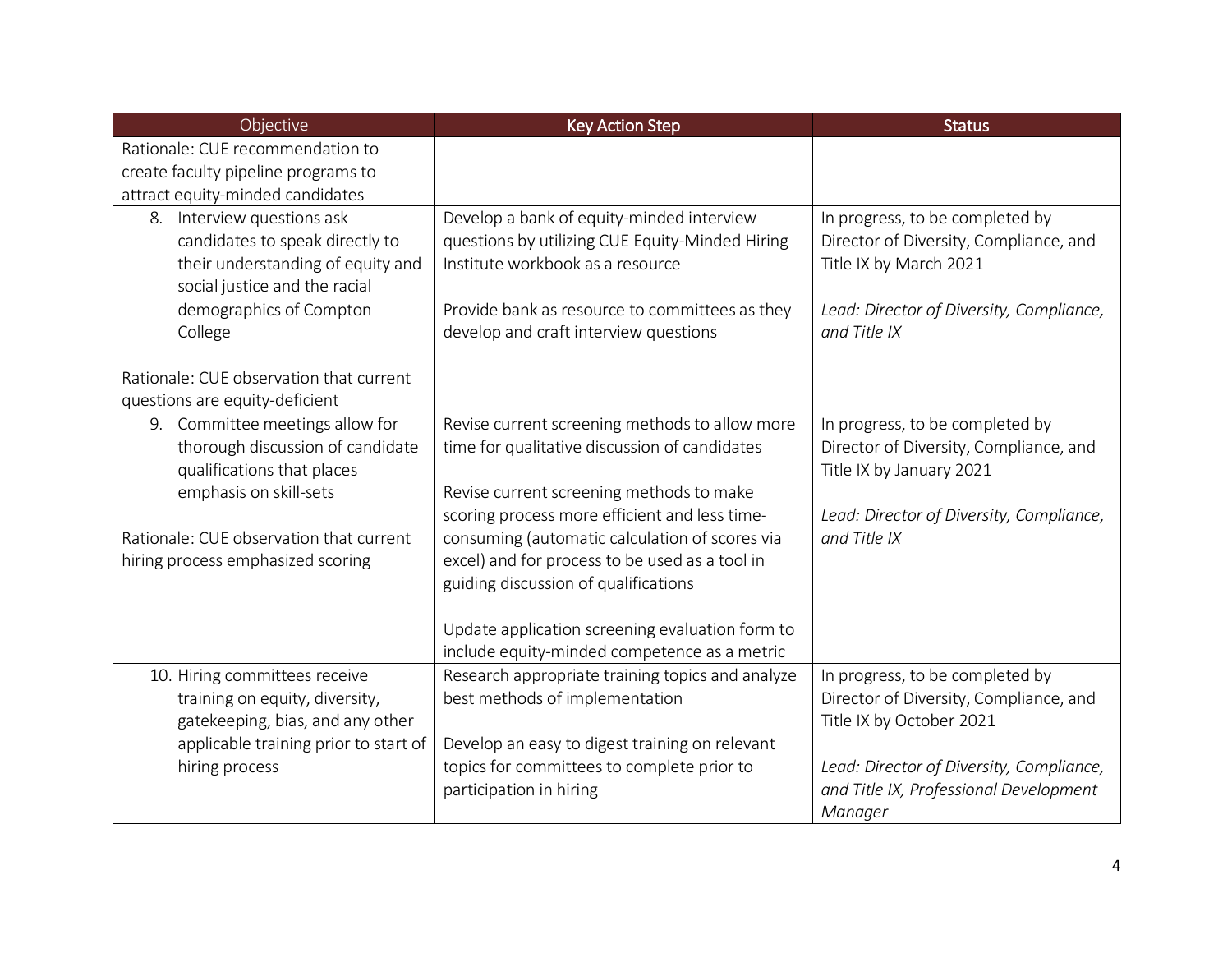| Objective                                                                                                                                                                                                                                                                                             | <b>Key Action Step</b>                                                                                                                                                                                                                                                                                                                                                                                                  | <b>Status</b>                                                                                                                                                                                                                                |
|-------------------------------------------------------------------------------------------------------------------------------------------------------------------------------------------------------------------------------------------------------------------------------------------------------|-------------------------------------------------------------------------------------------------------------------------------------------------------------------------------------------------------------------------------------------------------------------------------------------------------------------------------------------------------------------------------------------------------------------------|----------------------------------------------------------------------------------------------------------------------------------------------------------------------------------------------------------------------------------------------|
| Rationale: These are areas that have<br>been identified that may be eliminating<br>otherwise qualified candidates; CUE<br>recommendation to consider the<br>priorities of the college and how those<br>priorities are reflected in the interview<br>process                                           | Execute the trainings, and facilitate a discussion<br>at the start of committee meeting surrounding<br>the needs of the position, unit, and college, and<br>gaps of knowledge or experience that the new<br>person would ideally fill                                                                                                                                                                                   |                                                                                                                                                                                                                                              |
| 11. Job descriptions, prior screening<br>criteria, and prior interview<br>questions are located in a digital<br>and centralized bank for easy<br>access and reference by any<br>Human Resources personnel<br>Rationale: To improve workflow<br>efficiency in providing committees with<br>these tools | Inventory and transfer to digital any hard copy<br>resources<br>Transfer all resources to centralized location                                                                                                                                                                                                                                                                                                          | In progress, to be completed by<br>October 2021 by Director of Diversity,<br>Compliance, and Title IX and Human<br>Resources Representatives<br>Lead: Director of Diversity, Compliance,<br>and Title IX, Human Resources<br>Representatives |
| 12. Human Resources welcomes<br>feedback and continues to have<br>ongoing conversations regarding<br>areas for improvement<br>Rationale: To identify and address any<br>deficiencies; to encourage continuous<br>quality improvement; CUE<br>recommendation to improve<br>communication               | Ongoing communication within human resources<br>department regarding quality improvement<br>Incorporate a feedback loop with hiring<br>committees so that feedback to human<br>resources after completing a hiring process<br>becomes a regular practice<br>Receive feedback from outside human resources<br>department to gather further ideas and<br>suggestions for quality improvement in faculty<br>hiring process | Ongoing and evolving process for open<br>discussion surrounding continuous<br>quality improvement<br>Lead: Vice President of Human<br>Resources and all Human Resources<br>personnel                                                         |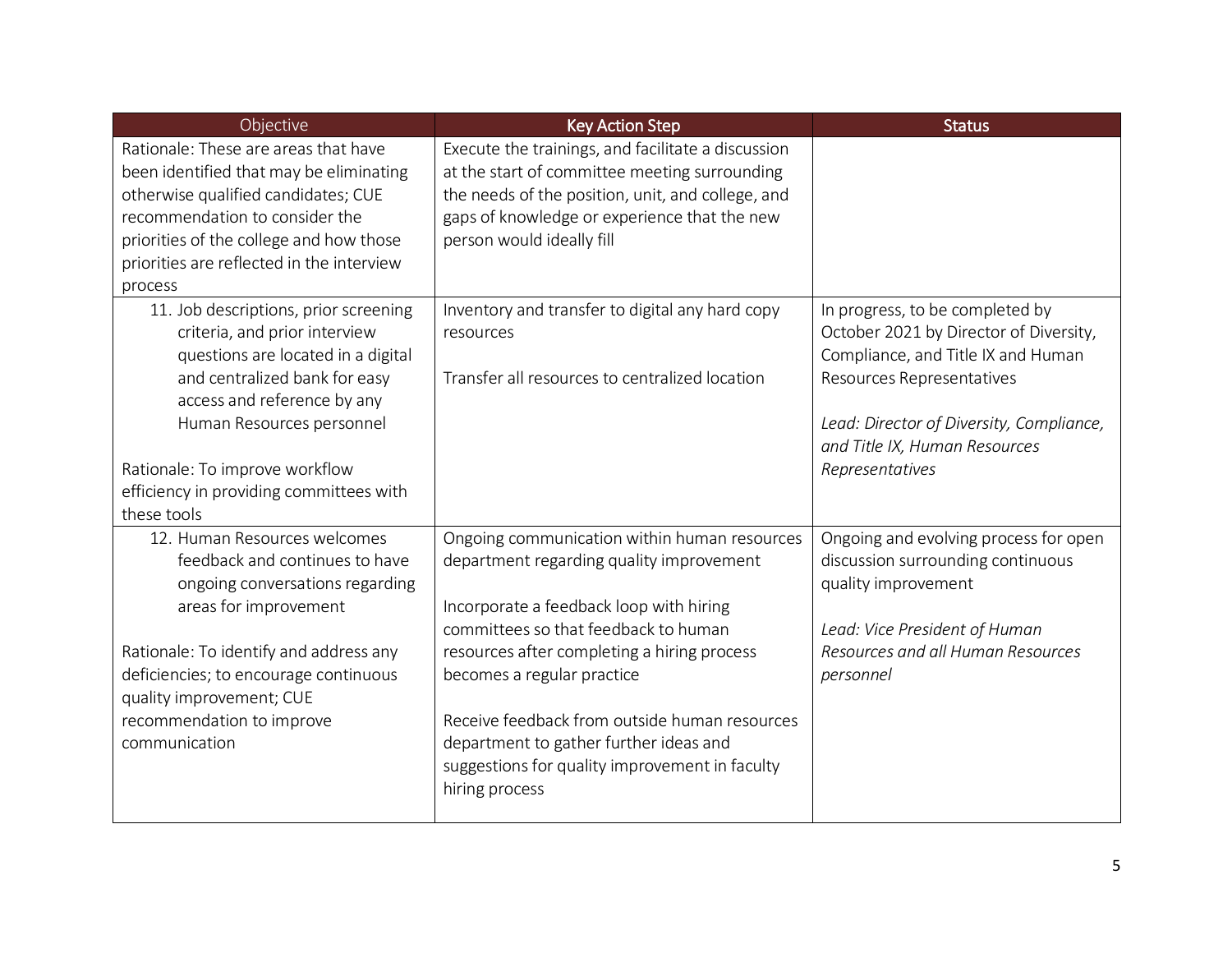| Objective | <b>Key Action Step</b>                           | <b>Status</b> |
|-----------|--------------------------------------------------|---------------|
|           | Identify reward and recognition system for those |               |
|           | who participate and help improve the hiring      |               |
|           | process                                          |               |

## Administrator Hiring Action Plan

| Objective                                                                                             | <b>Key Action Step</b>                                                                                                    | <b>Status</b>                                                                                         |
|-------------------------------------------------------------------------------------------------------|---------------------------------------------------------------------------------------------------------------------------|-------------------------------------------------------------------------------------------------------|
| All language in administrator<br>1.<br>selection procedures reflects<br>Compton College practices     | Remove all references to El Camino College and<br>any selection procedures exclusively applicable to<br>El Camino College | In progress, to be completed by<br>Director of Diversity, Compliance, and<br>Title IX by June 2020    |
| Rationale: Current language still                                                                     | Update language to reflect Compton College                                                                                | Lead: Director of Diversity, Compliance,                                                              |
| references El Camino College and is<br>guided by their policies and practices                         | hiring practices                                                                                                          | and Title IX, EEO Advisory Committee                                                                  |
|                                                                                                       | Utilize EEO Advisory Committee input to rewrite<br>hiring procedures to ensure ownership and buy-                         |                                                                                                       |
|                                                                                                       | <i>in</i>                                                                                                                 |                                                                                                       |
| 2. Race-conscious and equity-<br>minded language is used in all job<br>announcements and descriptions | Review current library of administrator job<br>announcements and descriptions                                             | In progress, to be completed by<br>Director of Diversity, Compliance, and<br>Title IX by January 2021 |
| Rationale: Based on USC Center for                                                                    | Identify job announcements and descriptions<br>that do not include race-conscious and equity                              | For new jobs, status is ongoing                                                                       |
| Urban Education (CUE) recommendation<br>to reduce racial equity gaps in<br>administrator hiring       | minded language and revise/rewrite them to<br>include said language (Compton College student<br>racial demographics).     | Lead: Director of Diversity, Compliance,<br>and Title IX                                              |
|                                                                                                       |                                                                                                                           |                                                                                                       |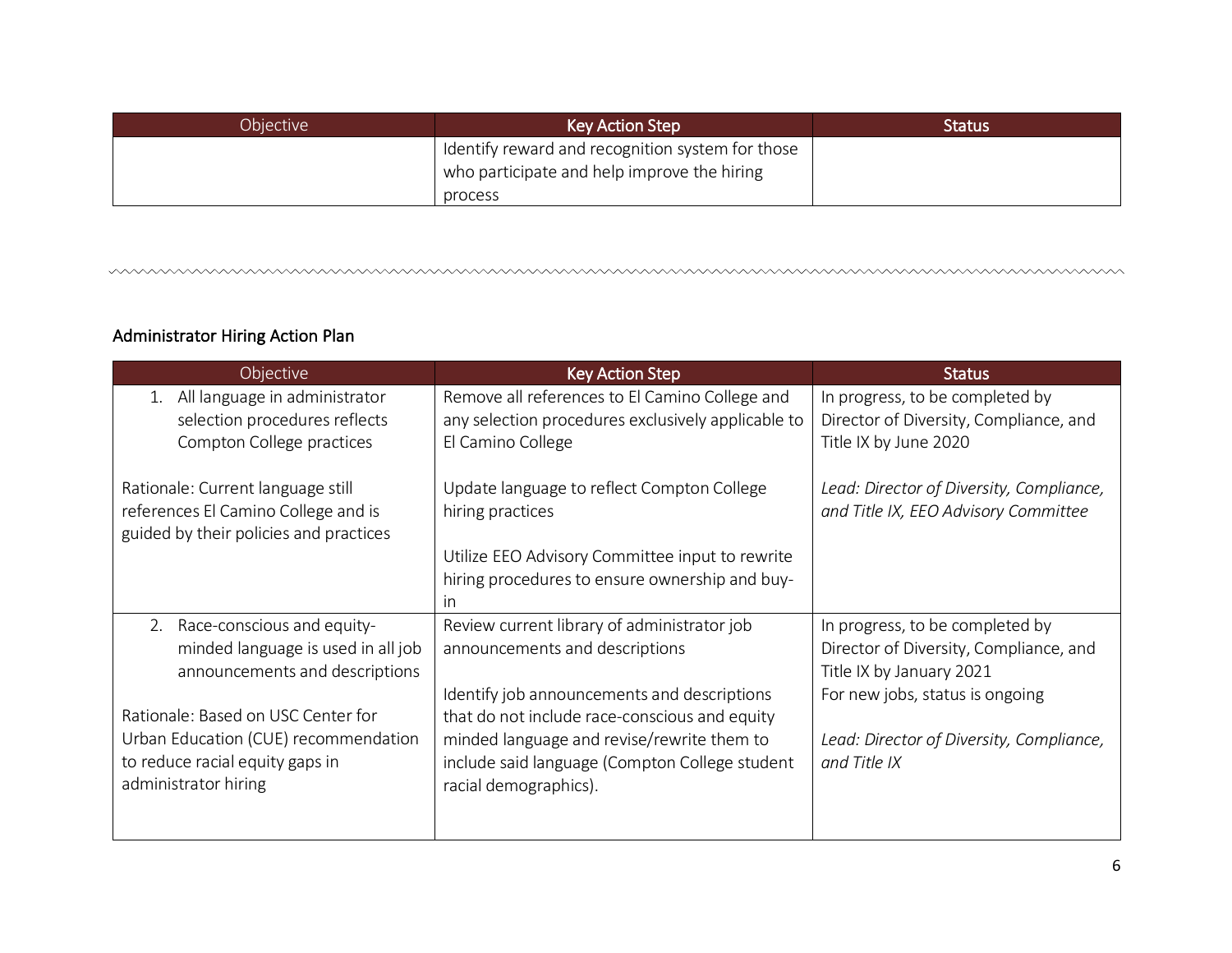| Objective                                                                                                                                                                              | <b>Key Action Step</b>                                                                                                                                                                                                     | <b>Status</b>                                                                                                                      |
|----------------------------------------------------------------------------------------------------------------------------------------------------------------------------------------|----------------------------------------------------------------------------------------------------------------------------------------------------------------------------------------------------------------------------|------------------------------------------------------------------------------------------------------------------------------------|
|                                                                                                                                                                                        | Use race-conscious and equity-minded language                                                                                                                                                                              |                                                                                                                                    |
|                                                                                                                                                                                        | in developing job announcements and<br>descriptions for new positions                                                                                                                                                      |                                                                                                                                    |
| 3. Practice clear and friendly<br>communication with job<br>candidates                                                                                                                 | Research recruitment methods that provide<br>room for clear and friendly communication in<br>compliance with neutral hiring process                                                                                        | In progress, recruitment research to be<br>completed by Director of Diversity,<br>Compliance, and Title IX by October<br>2020      |
| Rationale: Per CUE's observation,<br>presenting as neutral sometimes came<br>off as cold. Candidates should feel excited<br>about the potential of working at                          | Review feasibility of making a personal phone call<br>to administrator candidates who have been<br>selected for an interview                                                                                               | Review of phone call feasibility to be<br>discussed in future HR meetings                                                          |
| Compton College.                                                                                                                                                                       | At time of interview, candidate is welcomed by<br>committee and is provided background about the<br>position and information on the department by<br>committee chair                                                       | Lead: Director of Diversity, Compliance,<br>and Title IX, Vice President of Human<br>Resources                                     |
| Candidates receive a list of<br>4.<br>questions that they may be asked<br>during an interview before their<br>interview                                                                | Strategize optimal amount of time candidates<br>should have to review the questions before their<br>interview (CUE recommends candidates receive<br>the questions by email one week in advance of<br>their interview date) | Strategic analysis to be discussed in<br>future HR meetings<br>Implementation expected by July 2021                                |
| Rationale: Per CUE, this practice allows<br>candidates to arrive to their interviews<br>with more confidence and provides them<br>with the opportunity to present their best<br>selves | Strategize how to transition this practice to<br>current human resources workflow with minimal<br>disruptions                                                                                                              | Lead: Director of Diversity, Compliance,<br>and Title IX, Vice President of Human<br>Resources, Human Resources<br>Representatives |
|                                                                                                                                                                                        | Provide interview candidates with the list of<br>questions beforehand via email                                                                                                                                            |                                                                                                                                    |
| Disaggregation of data by race is a<br>5.<br>standard operating practice for<br>hiring committees                                                                                      | Provide disaggregated racial data to hiring<br>committees                                                                                                                                                                  | In progress, racial data can be provided<br>to hiring committees by October 2020<br>by Human Resources Representatives             |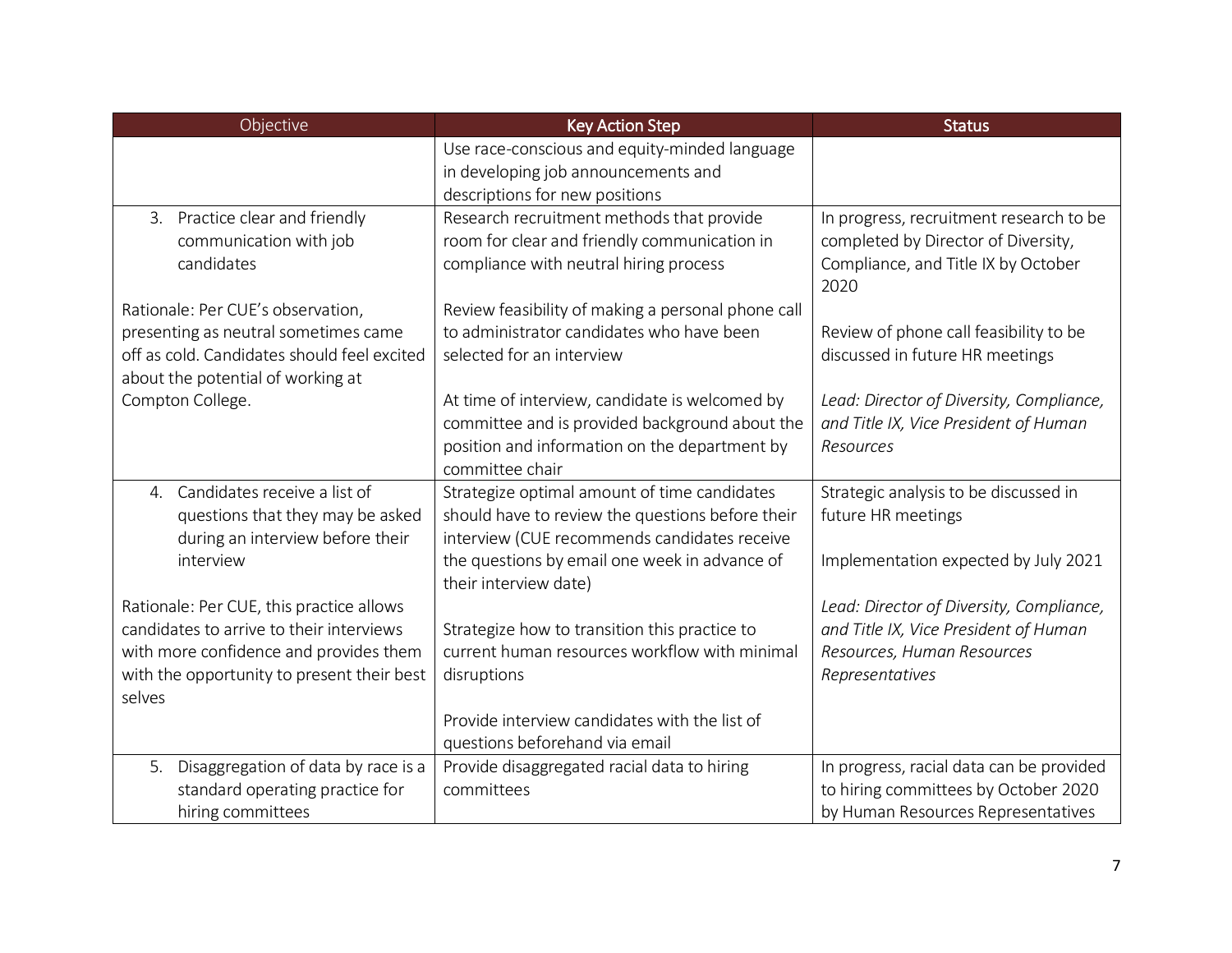| Objective                                                                                                                                                              | <b>Key Action Step</b>                                                                                                                  | <b>Status</b>                                                                                                                                                                                         |
|------------------------------------------------------------------------------------------------------------------------------------------------------------------------|-----------------------------------------------------------------------------------------------------------------------------------------|-------------------------------------------------------------------------------------------------------------------------------------------------------------------------------------------------------|
| Rationale: Per CUE, hiring committees<br>should be aware of, and take into<br>consideration, the racial equity gaps<br>among administrator positions                   | Provide hiring committees with training on and a<br>space to discuss racial equity and the importance<br>of closing racial equity gaps  | Training can be provided to hiring<br>committees by the Equal Employment<br>Opportunity (EEO) Officer by January<br>2021<br>Lead: Director of Diversity, Compliance,<br>and Title IX, Human Resources |
|                                                                                                                                                                        |                                                                                                                                         | Representatives                                                                                                                                                                                       |
| 6. Job announcements are listed on<br>listservs that target equity-<br>minded professionals, as well as<br>Black/African American and Latinx<br>affinity organizations | Research relevant listservs and affinity<br>organizations<br>Publish job announcements on those listservs<br>and affinity organizations | In progress, to be completed by Human<br>Resources Representatives by October<br>2020<br>Lead: Human Resources<br>Representatives, Director of Diversity,                                             |
| Rationale: CUE recommendation to                                                                                                                                       |                                                                                                                                         | Compliance, and Title IX,                                                                                                                                                                             |
| improve opportunities to attract the best                                                                                                                              |                                                                                                                                         |                                                                                                                                                                                                       |
| candidates                                                                                                                                                             |                                                                                                                                         |                                                                                                                                                                                                       |
| 7. Interview questions ask<br>candidates to speak directly to<br>their understanding of equity and<br>social justice and the racial                                    | Develop a bank of equity-minded interview<br>questions by utilizing CUE Equity-Minded Hiring<br>Institute workbook as a resource        | In progress, to be completed by<br>Director of Diversity, Compliance, and<br>Title IX by March 2021                                                                                                   |
| demographics of Compton<br>College                                                                                                                                     | Provide bank as resource to committees as they<br>develop and craft interview questions                                                 | Lead: Director of Diversity, Compliance,<br>and Title IX                                                                                                                                              |
| Rationale: CUE observation that current<br>questions are equity-deficient                                                                                              |                                                                                                                                         |                                                                                                                                                                                                       |
| 8. Committee meetings allow for<br>thorough discussion of candidate                                                                                                    | Revise current screening methods to allow more<br>time for qualitative discussion of candidates                                         | In progress, to be completed by<br>Director of Diversity, Compliance, and<br>Title IX by January 2021                                                                                                 |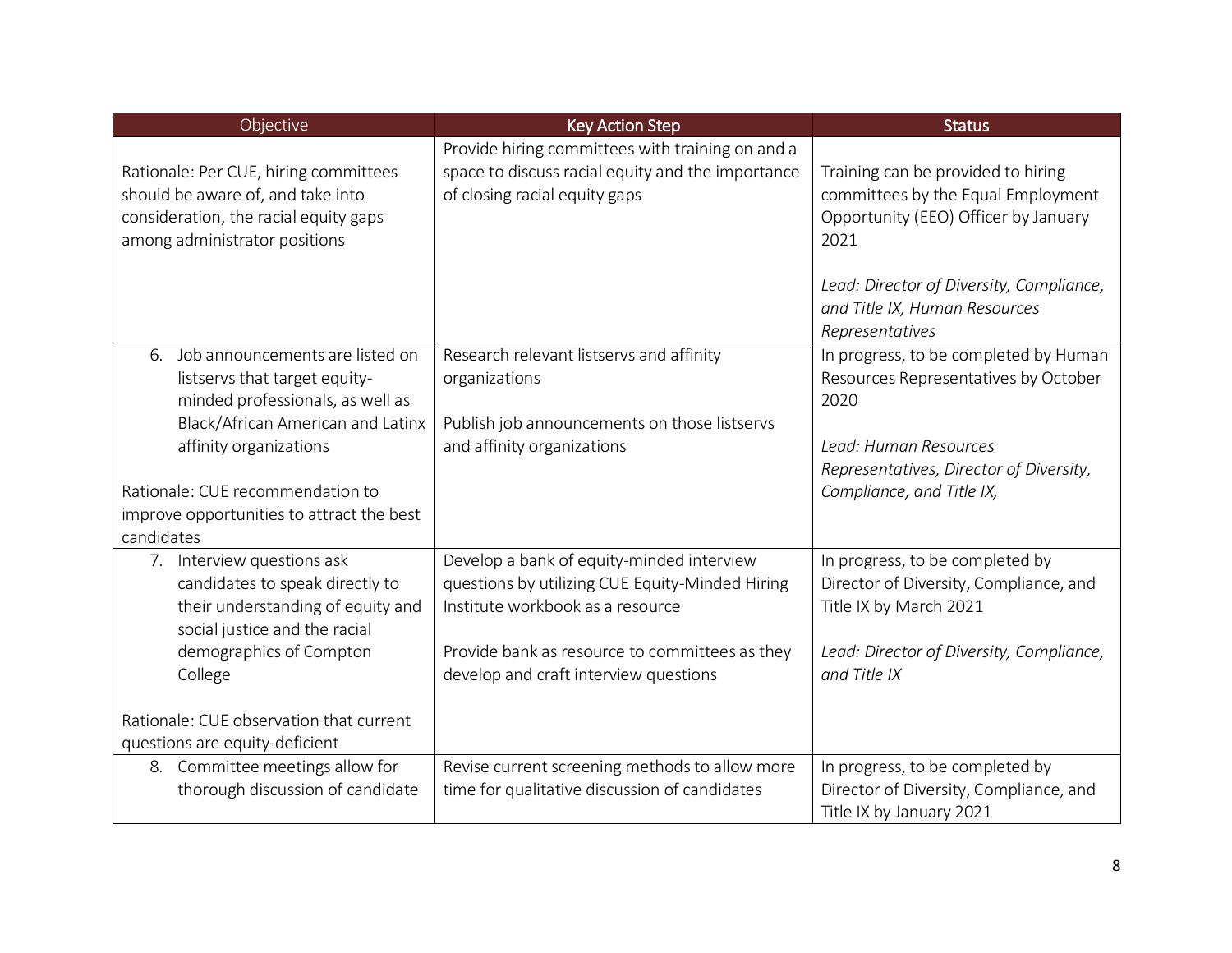| Objective                                    | <b>Key Action Step</b>                             | <b>Status</b>                            |
|----------------------------------------------|----------------------------------------------------|------------------------------------------|
| qualifications that places                   | Revise current screening methods to make           |                                          |
| emphasis on skill-sets                       | scoring process more efficient and less time-      | Lead: Director of Diversity, Compliance, |
|                                              | consuming (automatic calculation of scores via     | and Title IX                             |
| Rationale: CUE observation that current      | excel) and for process to be used as a tool in     |                                          |
| hiring process emphasized scoring and        | guiding discussion of qualifications               |                                          |
| did not allow for sufficient time to discuss |                                                    |                                          |
| skill-sets                                   | Update application screening evaluation form to    |                                          |
|                                              | include equity-minded competence as a metric       |                                          |
| 9. Hiring committees receive                 | Research appropriate training topics and analyze   | In progress, to be completed by          |
| training on equity, diversity,               | best methods of implementation                     | Director of Diversity, Compliance, and   |
| gatekeeping, bias, and any other             |                                                    | Title IX by October 2021                 |
| applicable training prior to start of        | Develop an easy to digest training on relevant     |                                          |
| hiring process                               | topics for committees to complete prior to         | Lead: Director of Diversity, Compliance, |
|                                              | participation in hiring                            | and Title IX, Professional Development   |
| Rationale: These are areas that have         |                                                    | Manager                                  |
| been identified that may be eliminating      | Execute the trainings, and facilitate a discussion |                                          |
| otherwise qualified candidates; CUE          | at the start of committee meeting surrounding      |                                          |
| recommendation to consider the               | the needs of the position, unit, and college, and  |                                          |
| priorities of the college and how those      | gaps of knowledge or experience that the new       |                                          |
| priorities are reflected in the interview    | person would ideally fill                          |                                          |
| process                                      |                                                    |                                          |
| 10. Job descriptions, prior screening        | Inventory and transfer to digital any hard copy    | In progress, to be completed by          |
| criteria, and prior interview                | resources                                          | October 2021 by Director of Diversity,   |
| questions are located in a digital           |                                                    | Compliance, and Title IX and Human       |
| and centralized bank for easy                | Transfer all resources to centralized location     | Resources Representatives                |
| access and reference by any                  |                                                    |                                          |
| Human Resources personnel                    |                                                    | Lead: Director of Diversity, Compliance, |
|                                              |                                                    | and Title IX, Human Resources            |
|                                              |                                                    | Representatives                          |